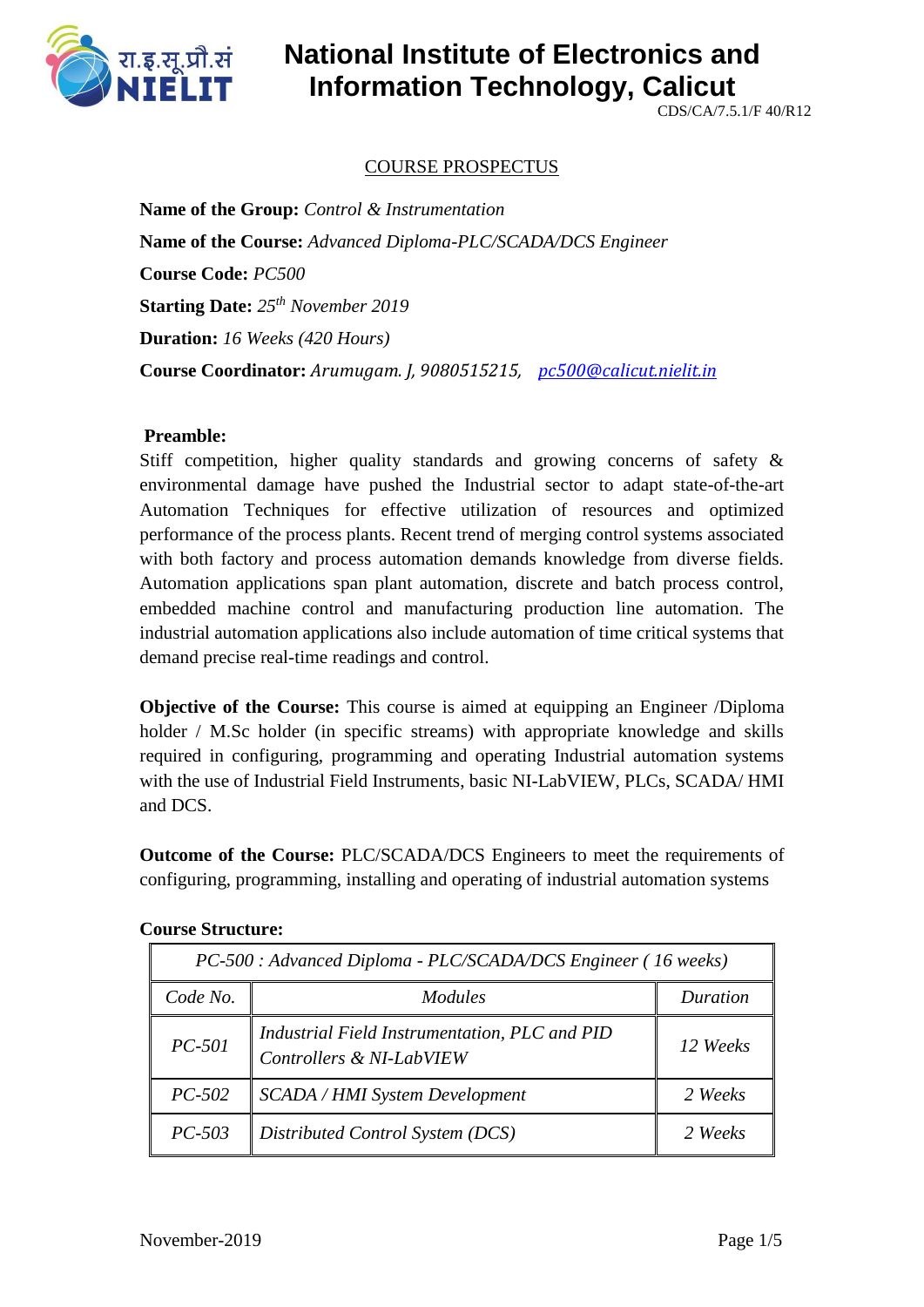

CDS/CA/7.5.1/F 40/R12

#### *Other Contents*

a. **Course Fees**:

**General Candidates**: Course fee is Rs. 39,000/- + GST at actuals **SC/ST Candidates**:

Tuition Fees are waived for SC/ST students admitted under SCSP/TSP. However they are required to remit an amount of **Rs. 4,700/-as Advance caution/security deposit**. This amount will be considered as caution/security deposit and will be refunded after successful completion of the course. If the student fails to complete the course successfully this amount along with any other caution/security deposits by the student will be forfeited.

**Modular wise Course Fee**: *"Not Applicable for this course"*

b. **Registration Fee:** An amount of Rs.1000/- (including GST) (nonrefundable) should be paid at the time of registering for the course.

This fee shall be considered as part of course fee, if the student joins the course. If a student register and pay for more than one course and join for any one course, all such amount will be adjusted against the course fee payable.

If the student does not join for the registered course / any of the registered courses, fee paid shall be forfeited.

**For SC/ST candidates, the registration fee is Rs.500/-** and will be considered as part of caution/security deposit and will be refunded after successful completion of the course. If the candidate does not join or fails to complete the course the amount will be forfeited

However above the registration fee shall be refunded on few special cases as given below

- $\triangleright$  Course postponed and new date is not convenient for the student
- $\triangleright$  Course cancelled in advance, well before the admission date

#### c. **Course Fee Installment Structure**:

Students can pay the full fees of Rs. 46,410/- *(Rs. 39,000/- + 18% GST+1%KFC)* in advance or as installments as given below

| <b>Fees</b>             | *Amount for<br>General/OBC<br><b>Candidates</b> | <b>Amount for SC/ST Candidates.</b><br>(considered as caution/security<br>deposit) | <b>Due Date</b><br>(on or before) |
|-------------------------|-------------------------------------------------|------------------------------------------------------------------------------------|-----------------------------------|
| <b>Registration Fee</b> | $Rs.1,000/-$                                    | $Rs.500/-$                                                                         | During<br>Registration            |
| **Advance Fee           | $Rs.10,000/-$                                   | $Rs.4,200/-$                                                                       | 22-Nov-2019                       |
| $1st$ Installment       | $Rs.35,410/-$                                   | Nil                                                                                | 25-Nov-2019                       |
| <b>Total Fee</b>        | $Rs.46,410/-$                                   | Rs.4,700/-(refundable after<br>successful completion of course)                    |                                   |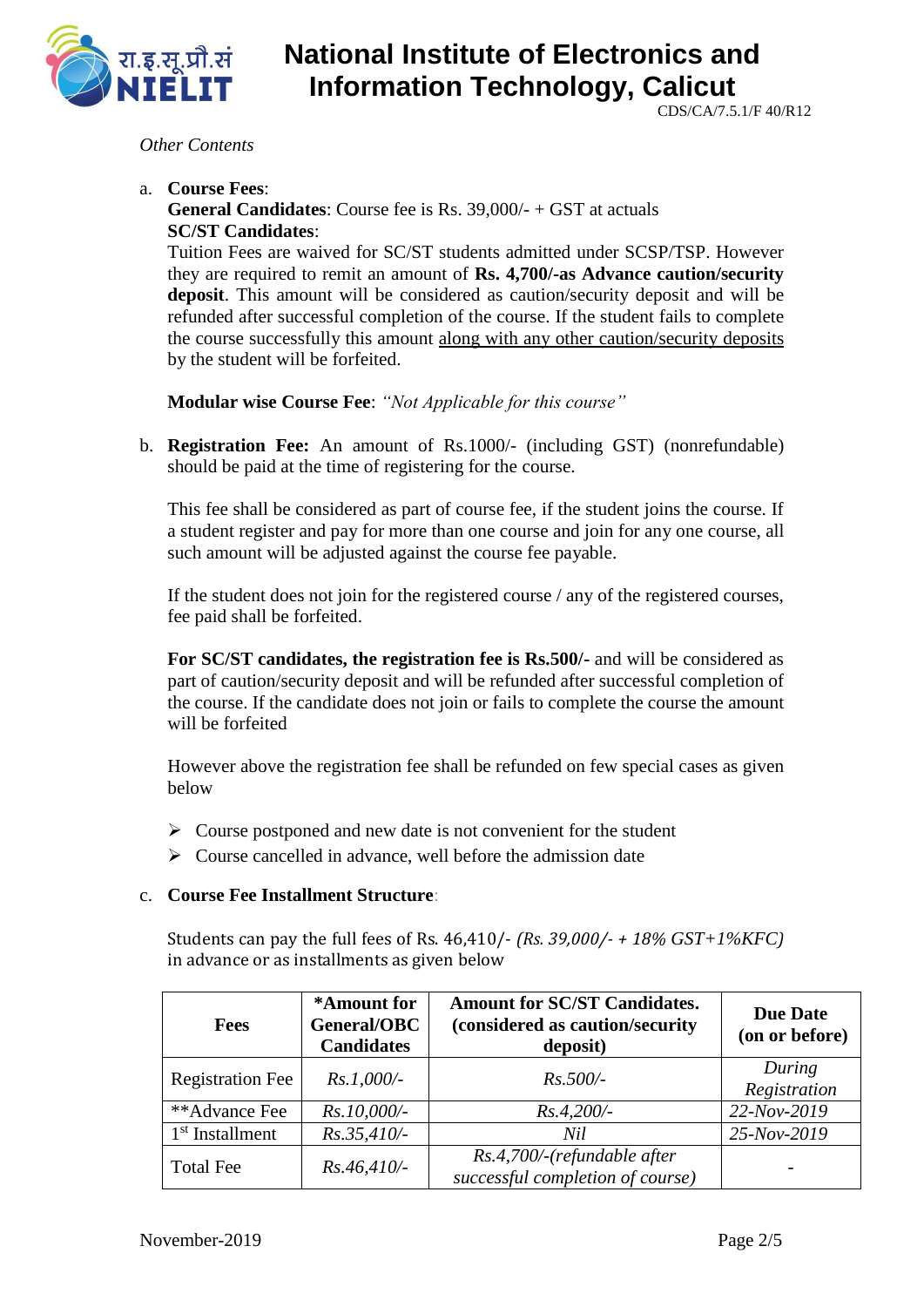

CDS/CA/7.5.1/F 40/R12

\*Above fees is inclusive *GST* @actuals (*GST 18% + 1% KFC*) and revision if any will be applicable at the time of payment.

\*\* Advance fee - After publication of first selection list, the students in the first selection list have to pay the Advance Deposit within the due date to take the provisional admission. Students in the additional selection list should pay both Advance and First installment fee together on or before counseling day

### d. **Eligibility:**

- $\triangleright$  BE/B.Tech degree or Diploma passed in the following discipline. Electrical/ Electronics/ Electronics & Communication/ Instrumentation/ Industrial electronics/ Chemical Engineering/ Applied Electronics and Instrumentation/Control & Instrumentation/Mechatronics/ Computer Science.
- $\triangleright$  M.Sc in Electronics/Instrumentation/Industrial electronics.
- e. **Number of Seats :** 40
- f. **Selection of candidates :** Selection of candidates will be based on the marks obtained in their qualifying degree examination,
- g. **Test/Interview:** Not applicable
- h. **Counseling/Admission :** *25th November 2019* @ *NIELIT Calicut, 10:00 AM*

#### i. **Important Dates:**

Last date for submitting application: **14th November 2019** Selection list through mail / website: **16th November 2019** Counseling/Admission: **25th November 2019**

j. **Course Timings:** The labs and classes are from 9:15 AM to 12:45 PM and 2:00 PM to 3:45 PM, Monday to Friday.

#### k. **Placement:**

Usually students contact companies through our placement cell /directly by sending resumes in response to job advertisements and get placed.

The placement assistance provided is the following:

- $\triangleright$  We will be forwarding the collected database/resumes of students to companies, who approach us for their manpower requirements in the area of Industrial Automation.
- $\triangleright$  We can provide recommendation letters to specific companies of your interest mentioning your performance (percentage of marks/ grades) in the course.

### l. **Lab Facilities:**

Industrial process controllers & Field instruments PLCs (Allen Bradley, SIEMENS & ABB), SOFTPLC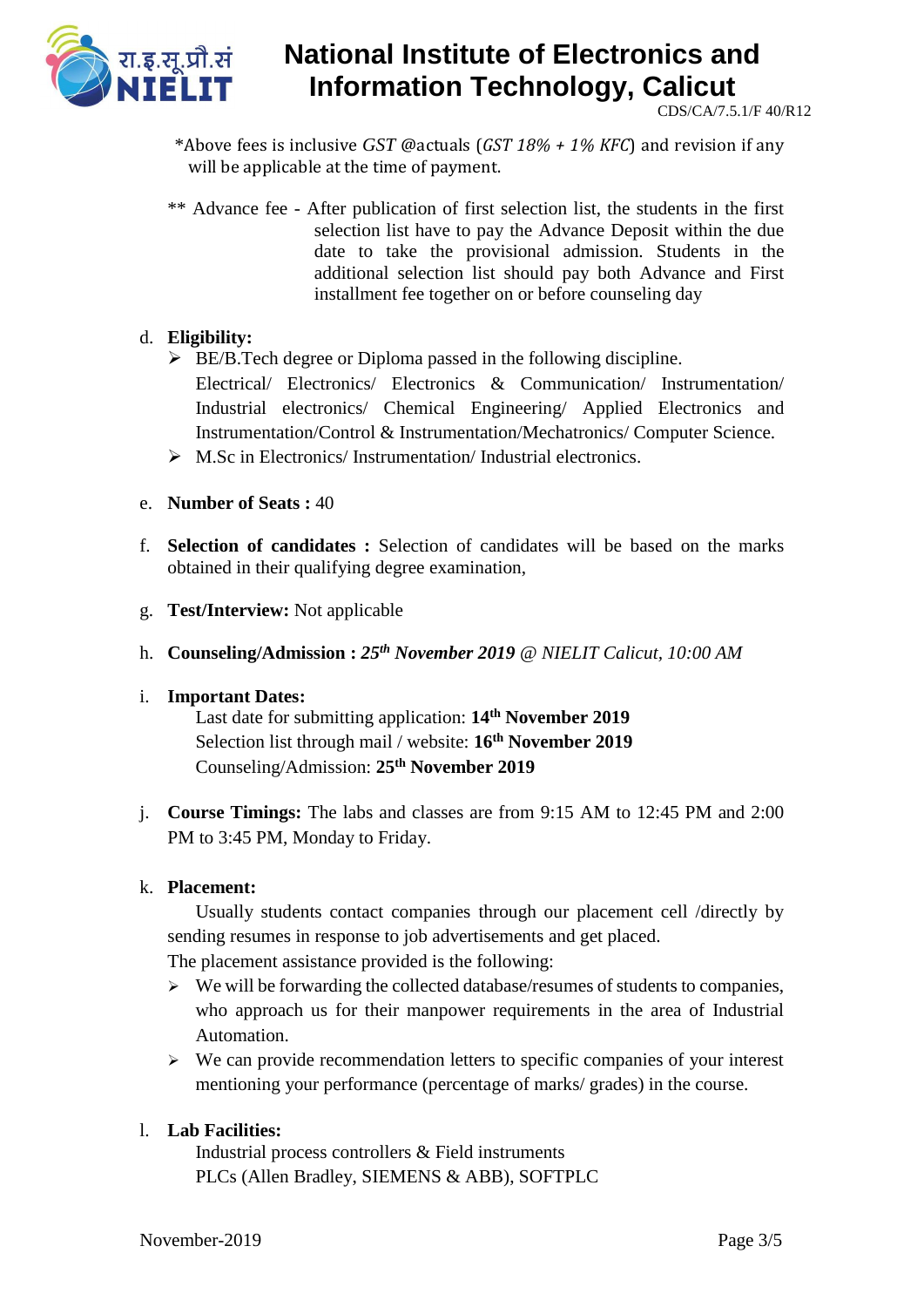

CDS/CA/7.5.1/F 40/R12

Intellution iFix SCADA, NI LabVIEW SCADA module & SCADA Hardware Distributed Control Systems (DCS) - ABB Freelance 800F FOUNDATION Fieldbus, Profibus, DH 485, HART based Devices NI LabVIEW Professional Development System NI LabVIEW GPIB and Foundation Fieldbus Interface NI LabVIEW IMAQ Vision System and FPGA Module, Image inspection system Data acquisition systems with PCI, Fieldpoint I/O and NI Compact RIO Programmable Automation Controller (PAC) Smart Instruments with HART/ Foundation Fieldbus interfaces Training Plants set up with real sized industrial instruments and controlled through PLC/PAC/LabVIEW/SCADA/DCS Industrial Robots (Scorbot ER – VII, Mitsubishi RV – M1) AB power flex 40 and ABB ACS550 AC drives ABB DCS800 DC drive, Labvolt AC and DC drive trainers

### m. **Course Contents :**

*PC-501: Industrial Field Instrumentation, PLC & PID Controllers, NI-LabVIEW*

- *Industrial Sensors / Transducer*
- *Measuring Temperature with Thermocouple & RTD*
- *Measurement using Bridge circuit*
- *Flow, Pressure, Force & Strain measurement using Strain gage*
- *Transmitters*
- *Control Valve*
- *Programmable Logic Controllers Basics*
	- o *Hardware/Software introduction & Instruction sets*
- *Programming of PLC using IEC 61131-3 Languages (LD, FBD etc..)*
- *Detailed functions of Digital and Analog I/O modules.*
- *Branded PLCs interface with plant Digital IOs & Analog Sensors/Actuators*
	- o *AllenBradlly*
		- *SLC-500 with RS-Logix 500, Emulator & LogixPro Simulator*
		- *Compact Logix with RS-Logix 5000*
	- o *ABB – AC 500 Controllers with 3S CoDeSys Software*
	- o *Siemens CPU 300/400 Controllers with SIMATIC STEP 7 Software*
- *Fundamental process control techniques,*
- *Implementing PID algorithm using above mentioned Controllers*
- *Using smart module and control stepper motor.*
- *Comparison of different brands of PLCs*
- *Introduction to Measurement and Automation Software LabVIEW*
- *Graphical programming for data acquisition& Control*

*Signal processing, analysis & presentation using LabVIEW*.